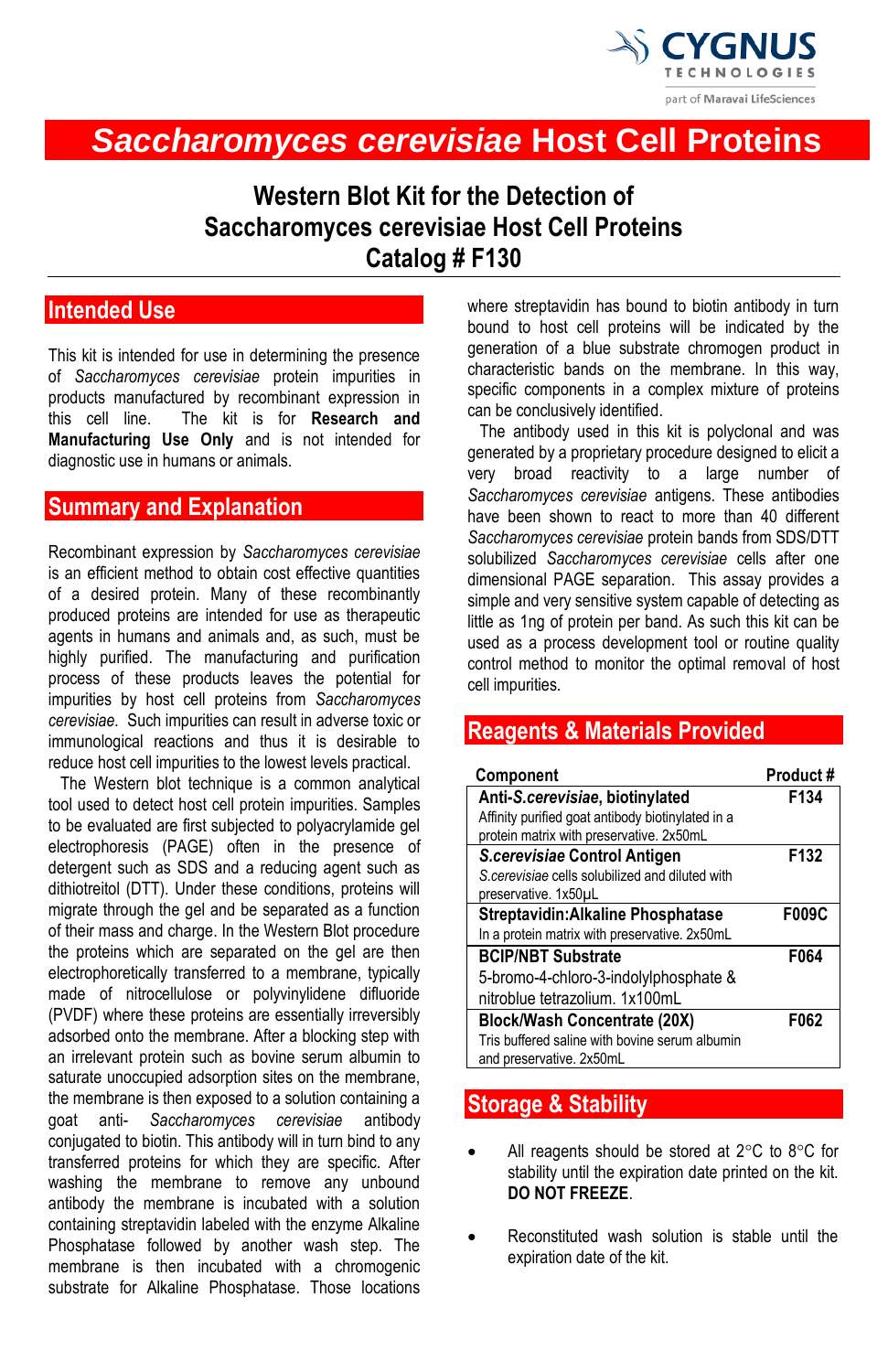## **Materials & Equipment Required But Not Provided**

- Blotting/Transfer membranes (nitrocellulose or PVDF)
- Distilled water
- 2-liter container for wash solution storage
- Reagent trays

#### **Precautions**

- For Research or Manufacturing use only.
- This kit should only be used by qualified technicians.

#### **Preparation of Reagents**

- Prior to PAGE, the Control Antigen (#F132), should be diluted in the same running buffer (reducing or non-reducing) as the samples.
- Bring all reagents to room temperature.
- Dilute wash concentrate to 2 liters in distilled water, label with kit lot and expiration date, and store at 4°C.

#### **Procedural Note**

Complete washing of the membrane to remove excess unreacted goat anti-*S.cerevisiae* antibody and streptavidin:alkaline phosphatase is essential to minimize background color and achieve maximum sensitivity.

### **Limitations**

1. The goat antibody was generated against a solubilized preparation from whole *Saccharomyces cerevisiae* cells treated to enhance the immunogenicity of the various antigens and to etensure broad reactivity to multiple *Saccharomyces cerevisiae* proteins. However there can be no guarantee that this assay will detect all proteins or protein fragments from *Saccharomyces cerevisiae*. A typical SDS/DTT solubilized preparation of *Saccharomyces cerevisiae* cells can show more than 40 distinct bands.

2. Typical Western Blot sensitivity limits for detection of *S.cerevisiae* proteins are approximately 1ng per band. The detection limits for some bands could be higher than 1ng per band.

3. It is recommended that other methods of host cell protein pollutants be evaluated to ensure the absence of significant impurities.

#### **Blotting Protocol Guidelines**

- Optimization of the conditions for the PAGE and electrophoretic transfer to the membrane need to be experimentally determined by each user in order to achieve maximum sensitivity for the Western Blotting procedure.
- The following procedure is typical of one which might be used to give satisfactory results on 8x10cm mini-gels. This procedure is offered as an example only. You may find it advantageous to vary PAGE gel formulations, reagent volumes, incubation times and washing steps to achieve the desired results.
- The *S.cerevisiae* Control Antigen is provided to serve as a positive control for the entire procedure from electrophoresis to completion of the blotting protocol. This material should be treated in the same way as samples, i.e. dilution in reducing or non-reducing PAGE running buffers. Recommended final dilution of the control antigen is 1:1 to 1:3. The development of at least 15 bands during the substrate step is indicative of a satisfactory run.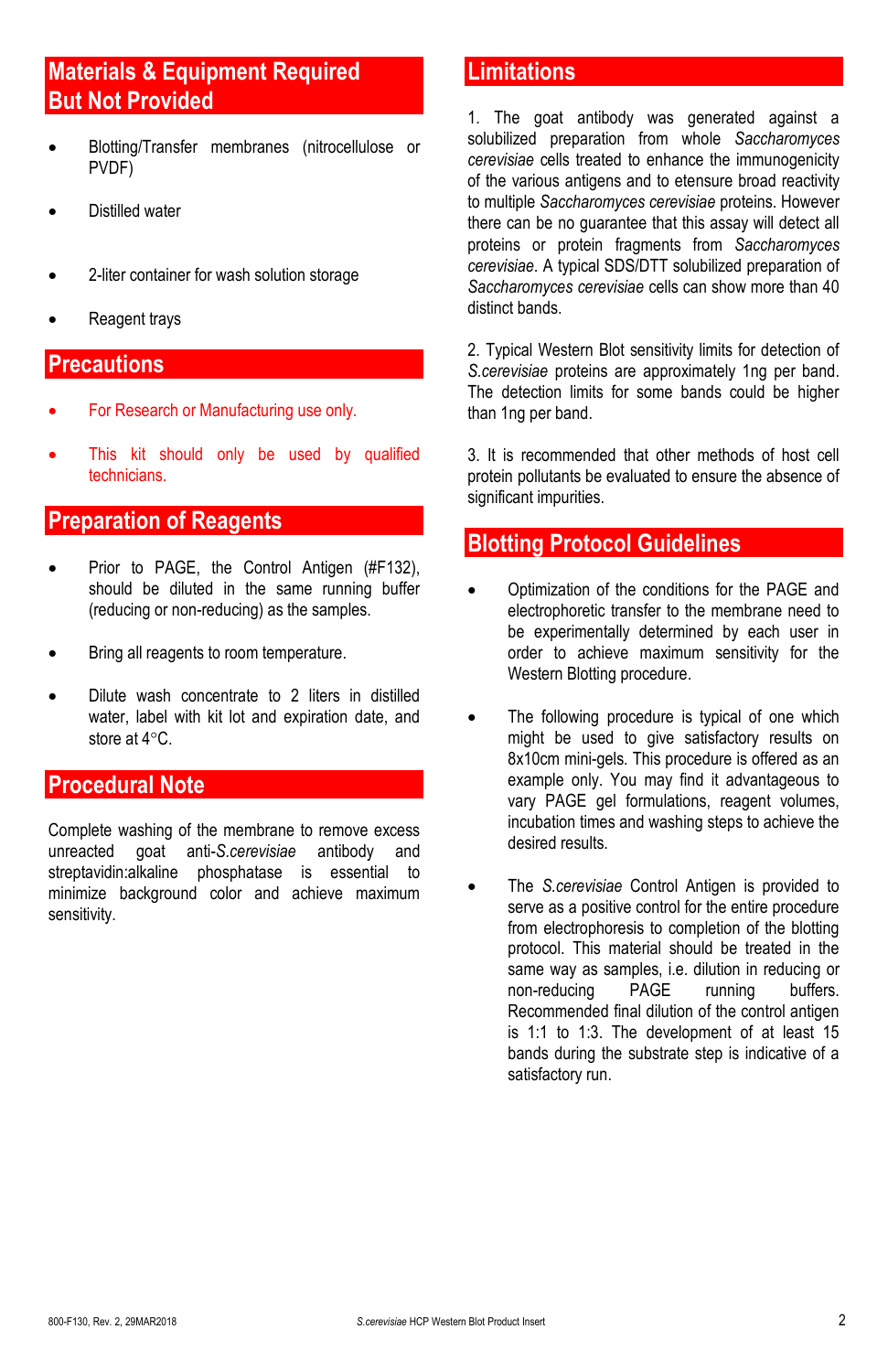#### **Typical Protocol for Minigel (8x10cm) Blots**

**1. After electrophoretic transfer from the PAGE gels onto the membrane, place the membrane into 40mL of diluted Block/Wash solution in an appropriately sized reagent tray. Allow the blocking of the membrane to proceed for 30 minutes with agitation or rotation to ensure good mixing and even diffusion through the membrane.**

**2. Pour off the Block/Wash solution and add 20mL\* of biotinylated anti -***S.cerevisiae* **(#F134). Incubate with gentle agitation for 1 hour at room temperature.**

**3. Carefully pick up the membrane by the corner using forceps. Touch off any drops of the antibody and transfer to a clean reagent tray containing 40mL of Block/Wash solution. Allow the membrane to wash for 5 minutes with agitation. Pour off the Block/Wash solution and replace with another 40mL. Repeat for a total of 4 washes.**

**4. Transfer the membrane to a clean reagent tray containing 20mL of Streptavidin:Alkaline Phosphatse (#F009C). Incubate with gentle agitation for approximately 30 minutes.**

**5. Repeat the 4 wash steps as described in Step 3.**

**6. Transfer the membrane to a clean reagent tray containing 20mL of BCIP/NBT substrate (#F064). Incubate with gentle agitation for approximately 1 hour.\*\***

**7. Stop the substrate by rinsing the membrane in distilled water.**

 **\_\_\_\_\_\_\_\_\_\_\_\_\_\_\_\_\_\_\_\_\_\_\_\_\_\_\_\_\_\_\_\_\_\_\_\_\_\_\_\_\_\_\_**

**\*The reagent tray should be a length and width such that the volume of enzyme conjugate added will completely cover the membrane and allow for free flowing of the solution around the membrane.**

**\*\*The point at which to stop the substrate incubation should be determined by the user for each blot. The reaction should be stopped before the background color becomes so intense that there is insufficient contrast between positive bands and background.**

#### **Ordering Information / Customer Service**

To place an order or to obtain additional product information contact *Cygnus Technologies*:

**\_\_\_\_\_\_\_\_\_\_\_\_\_\_\_\_\_\_\_\_\_\_\_\_\_\_\_\_\_\_\_\_\_\_\_\_\_\_\_\_\_\_\_\_\_**

#### [www.cygnustechnologies.com](http://www.cygnustechnologies.com/)

Cygnus Technologies, LLC 4332 Southport Supply Rd. SE Southport, NC 28461 USA Tel: 910 -454 -9442 Fax: 910 -454 -9443 Email[: techsupport@cygnustechnologies.com](mailto:techsupport@cygnustechnologies.com)